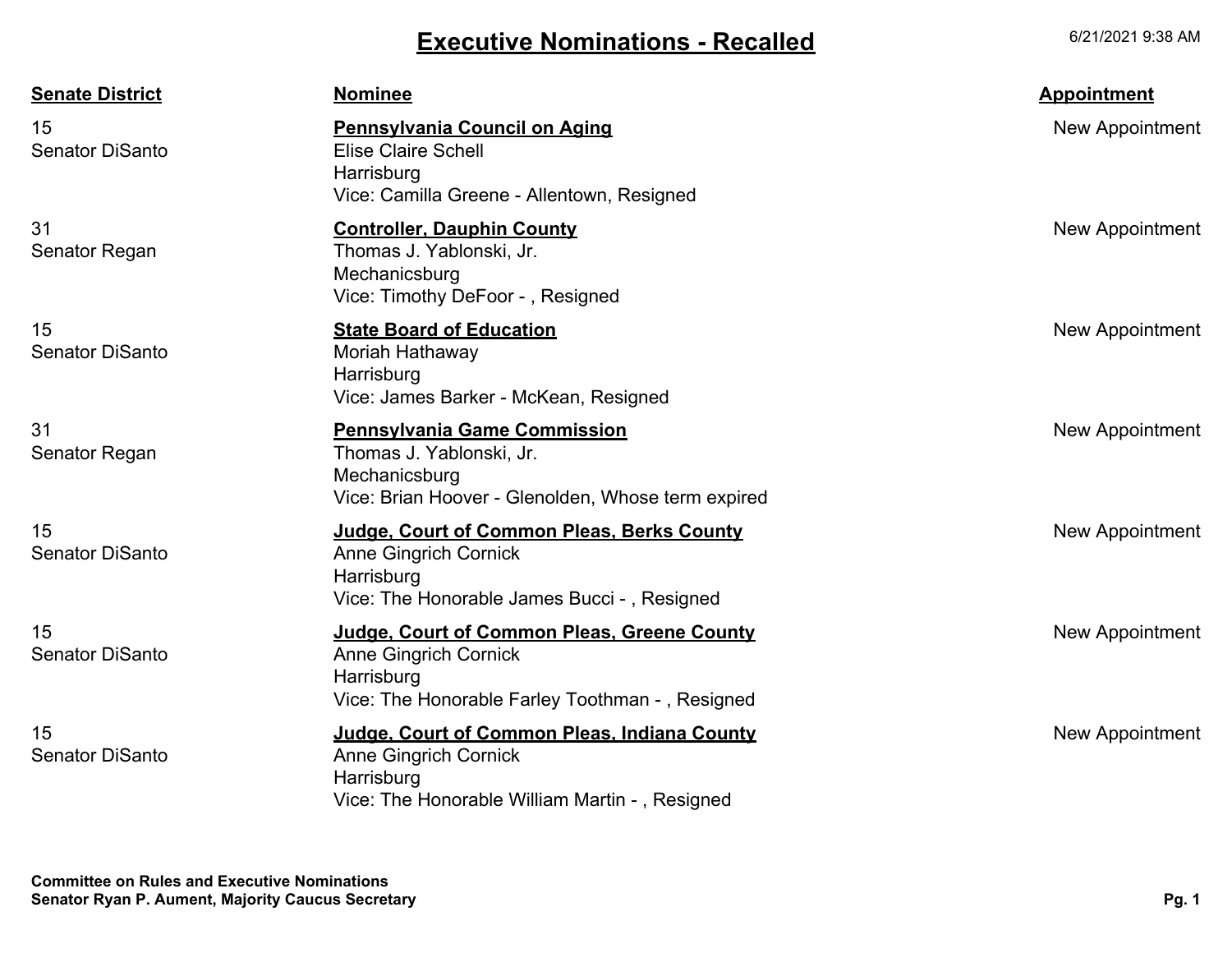## **Executive Nominations - Recalled**

6/21/2021 9:38 AM

| <b>Senate District</b>       | <b>Nominee</b>                                                                                                                                               | <b>Appointment</b> |
|------------------------------|--------------------------------------------------------------------------------------------------------------------------------------------------------------|--------------------|
| 15<br><b>Senator DiSanto</b> | Judge, Court of Common Pleas, Lehigh County<br><b>Anne Gingrich Cornick</b><br>Harrisburg<br>Vice: The Honorable Kelly Banach -, Resigned                    | New Appointment    |
| 15<br><b>Senator DiSanto</b> | Judge, Court of Common Pleas, Luzerne County<br><b>Anne Gingrich Cornick</b><br>Harrisburg<br>Vice: The Honorable William Amesbury -, Resigned               | New Appointment    |
| 15<br><b>Senator DiSanto</b> | Judge, Court of Common Pleas, Philadelphia County<br><b>Anne Gingrich Cornick</b><br>Harrisburg<br>Vice: The Honorable Frederica Massiah-Jackson -, Resigned | New Appointment    |
| 15<br><b>Senator DiSanto</b> | Judge, Court of Common Pleas, Washington County<br><b>Anne Gingrich Cornick</b><br>Harrisburg<br>Vice: The Honorable Katherine Emery -, Resigned             | New Appointment    |
| 15<br><b>Senator DiSanto</b> | Judge, Court of Common Pleas, York County<br><b>Anne Gingrich Cornick</b><br>Harrisburg<br>Vice: The Honorable Michael Bortner -, Resigned                   | New Appointment    |
| 15<br><b>Senator DiSanto</b> | Judge, Philadelphia Municipal Court<br><b>Anne Gingrich Cornick</b><br>Harrisburg<br>Vice: The Honorable Barbara Gilbert -, Resigned                         | New Appointment    |
| 22<br>Senator Flynn          | <b>State Board of Pharmacy</b><br><b>Thomas DePietro</b><br>South Abington Township<br>Vice: Robert Frankil - Collegeville, Whose term expired               | New Appointment    |